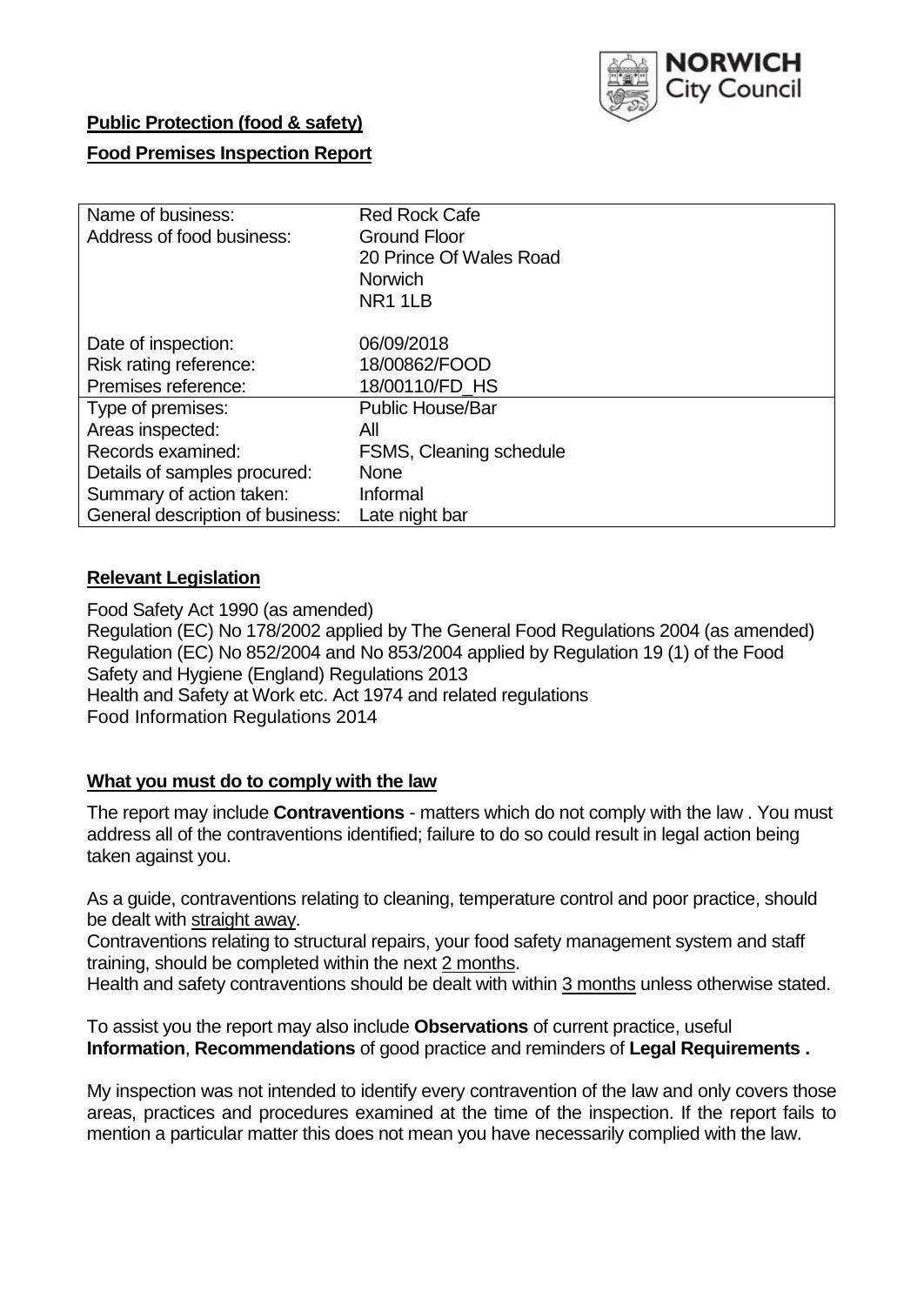# **FOOD SAFETY**

#### **How we calculate your Food Hygiene Rating:**

The food safety section has been divided into the three areas which you are scored against for the hygiene rating: 1. food hygiene and safety procedures, 2. structural requirements and 3. confidence in management/control procedures. Each section begins with a summary of what was observed and the score you have been given. Details of how these scores combine to produce your overall food hygiene rating are shown in the table.

| <b>Compliance Area</b>                     |          |    |           | <b>You Score</b> |                |    |           |    |                |  |  |
|--------------------------------------------|----------|----|-----------|------------------|----------------|----|-----------|----|----------------|--|--|
| Food Hygiene and Safety                    |          |    |           | $\Omega$         | 5              | 10 | 15        | 20 | 25             |  |  |
| <b>Structure and Cleaning</b>              |          |    |           | $\Omega$         | 5.             | 10 | 15        | 20 | 25             |  |  |
| Confidence in management & control systems |          |    | $\Omega$  | 5                | 10             | 15 | 20        | 30 |                |  |  |
|                                            |          |    |           |                  |                |    |           |    |                |  |  |
| <b>Your Total score</b>                    | $0 - 15$ | 20 | $25 - 30$ |                  | $35 - 40$      |    | $45 - 50$ |    | > 50           |  |  |
| <b>Your Worst score</b>                    | 5        | 10 | 10        |                  | 15             |    | 20        |    | $\blacksquare$ |  |  |
|                                            |          |    |           |                  |                |    |           |    |                |  |  |
| <b>Your Rating is</b>                      | 5        |    |           | 3                | $\overline{2}$ |    |           |    | $\Omega$       |  |  |

Your Food Hygiene Rating is 4 - a good standard



# **1. Food Hygiene and Safety**

Food hygiene standards are high. You demonstrated a very good standard of compliance with legal requirements. You have safe food handling practices and procedures and all the necessary control measures to prevent cross-contamination are in place. Some minor contraventions require your attention. **(Score 5)**

## Contamination risks

**Contravention** The following exposed food to the general risk of cross-contamination with bacteria or allergens or its physical contamination with dirt or foreign objects:

• ice scoop handle in contact with ice. Keep ice scoops in a clean container

**Observation** Protective film had yet to be removed from newly installed equipment. This will aid cleaning and prevent contamination.

#### Hand-washing

**Recommendation** I would have preferred that a wash hand basin were available behind the bar instead of in the adjacent ice room / cellar.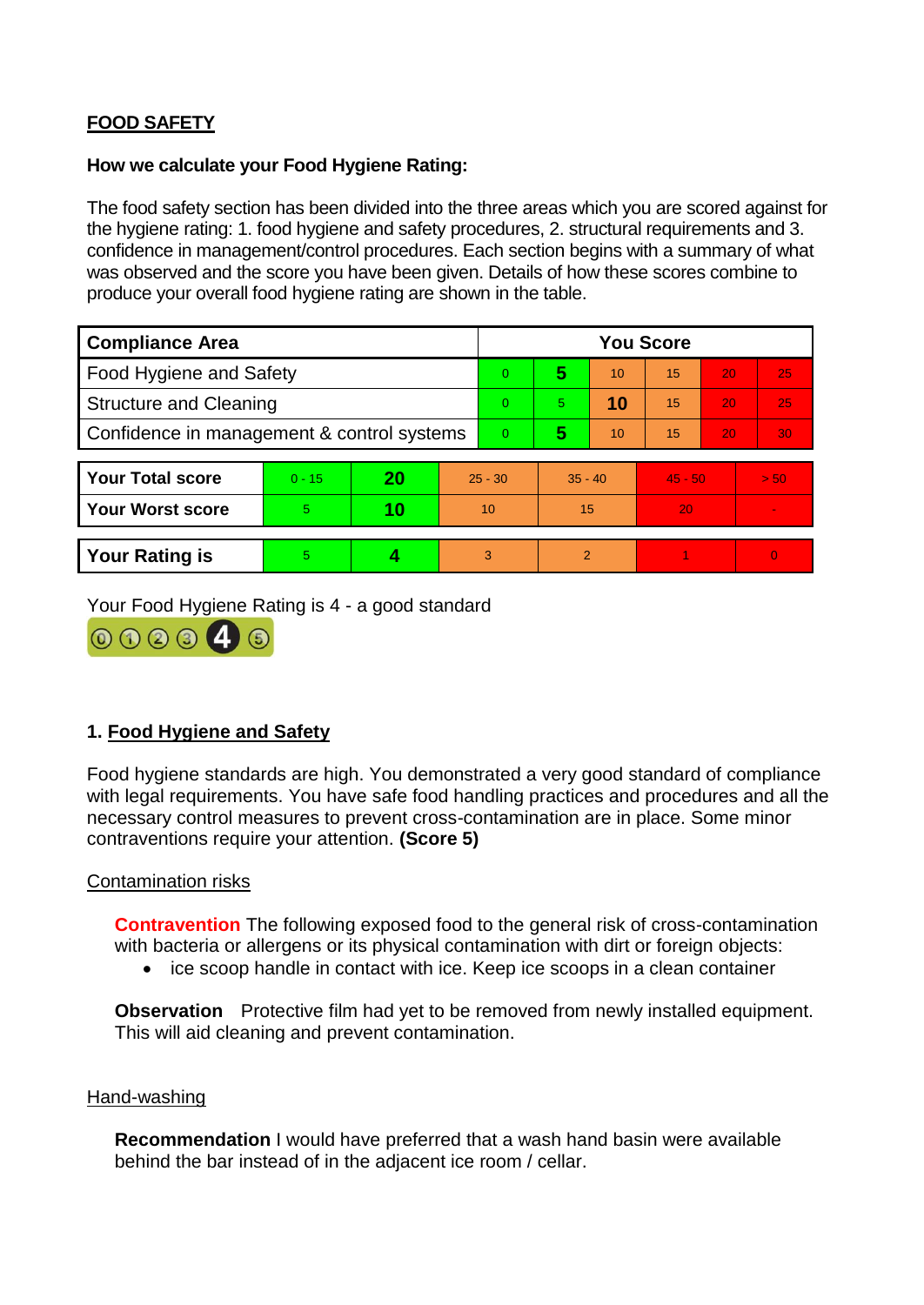**Recommendation** Keep a waste bin near the wash-hand basin in which to discard disposable paper towels.

**Observation** You had yet to fit the soap dispenser to the wall above the basin.

# **2. Structure and Cleaning**

The structure facilities and standard of cleaning and maintenance are of a generally satisfactory standard but there are some repairs and/or improvements which are required in order for you to comply with the law. Pest control and waste disposal provisions are adequate. The contraventions require your attention; although not critical to food safety they may become so if not addressed. **(Score 10)**

## Cleaning of Structure

**Contravention** The following structural items could not be effectively cleaned and must be covered or made non-absorbent:

- edges to shelving in the ice room cellar were exposed. Provide edging strips
- wall surfaces had still to be clad and made cleanable
- tile missing to wall behind male WC

## **Maintenance**

**Observation** The premises is new and many snagging problems are evident.

## Facilities and Structural provision

**Legal Requirement** An adequate number of washbasins must be available, suitably located and designated for cleaning hands. Wash-hand basins must be provided with hot and cold (or suitably mixed) running water.

**Recommendation** The dual use of the sink for hand washing and washing equipment is not desirable and a separate sink should be provided if space can be found. Ideally a wash hand basin should be installed behind the bar (see hand washing).

**Observation** The sanitary bins in the female toilet accommodation were too small. I noted they are to be replaced soon.

**Observation** The ice machine had a fault and was out of use until it could be repaired.

**Observation** There was no separate sink with which to clean equipment or fill a bucket to mop the floor.